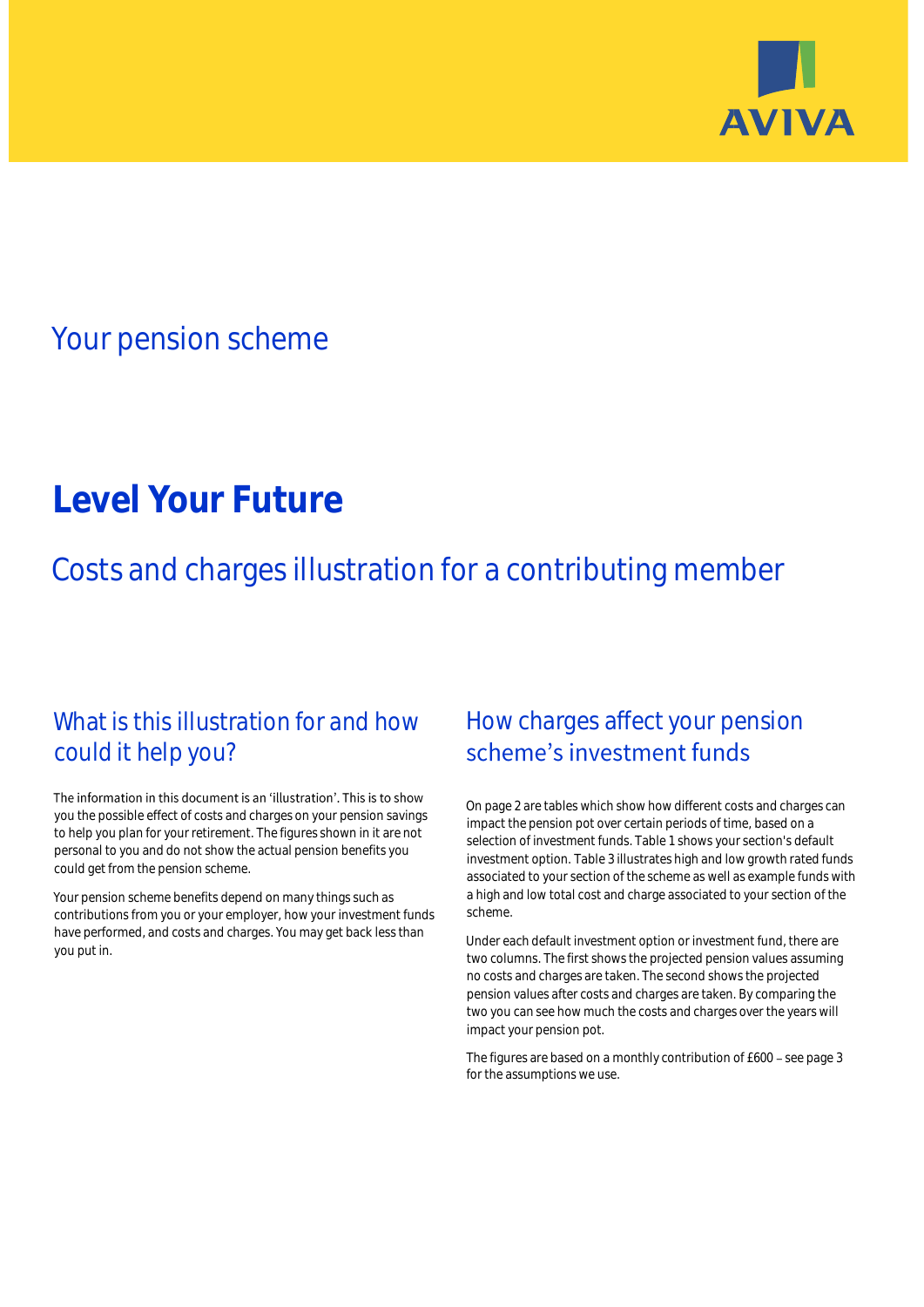| Illustration of effect of costs and charges on the Default Investment Option in<br><b>Level Your Future</b> |                                        |                                    |  |  |  |  |
|-------------------------------------------------------------------------------------------------------------|----------------------------------------|------------------------------------|--|--|--|--|
|                                                                                                             | <b>My Future</b>                       |                                    |  |  |  |  |
| Assumed growth rate 3.2% (p.a.)                                                                             |                                        |                                    |  |  |  |  |
|                                                                                                             | Assumed costs and charges 0.49% (p.a.) |                                    |  |  |  |  |
| At end of year                                                                                              | Projected value assuming no            | <b>Projected value after costs</b> |  |  |  |  |
|                                                                                                             | costs and charges are taken            | and charges are taken              |  |  |  |  |
| $\mathbf{1}$                                                                                                | £7,160                                 | £7,140                             |  |  |  |  |
| $\overline{2}$                                                                                              | £14,400                                | £14,300                            |  |  |  |  |
| 3                                                                                                           | £21,700                                | £21,500                            |  |  |  |  |
| 4                                                                                                           | £29,100                                | £28,800                            |  |  |  |  |
| 5                                                                                                           | £36,600                                | £36,100                            |  |  |  |  |
| 10                                                                                                          | £75,200                                | £73,200                            |  |  |  |  |
| 15                                                                                                          | £116,000                               | £111,000                           |  |  |  |  |
| 20                                                                                                          | £159,000                               | £151,000                           |  |  |  |  |
| 25                                                                                                          | £204,000                               | £191,000                           |  |  |  |  |
| 30                                                                                                          | £252,000                               | £233,000                           |  |  |  |  |
| 35                                                                                                          | £302,000                               | £275,000                           |  |  |  |  |
| 40                                                                                                          | £352,000                               | £316,000                           |  |  |  |  |
| 45                                                                                                          | £397,000                               | £352,000                           |  |  |  |  |
| 50                                                                                                          | £434,000                               | £381,000                           |  |  |  |  |

### **Table 2**

| List of Funds included in the Default Investment Option |                       |                    |
|---------------------------------------------------------|-----------------------|--------------------|
| <b>Fund name</b>                                        | <b>Total Cost and</b> | <b>Growth Rate</b> |
|                                                         | Charge (p.a.)         | (p.a.)             |
| Av MyM My Future Growth                                 | 0.51%                 | 3.60%              |
| Av MyM My Future Consolidation                          | 0.46%                 | 2.40%              |
|                                                         |                       |                    |
|                                                         |                       |                    |
|                                                         |                       |                    |
|                                                         |                       |                    |
|                                                         |                       |                    |
|                                                         |                       |                    |
|                                                         |                       |                    |
|                                                         |                       |                    |

#### **Aviva Life & Pensions UK Limited.**

Registered in England No. 3253947. Registered office: Aviva, Wellington Row, York, YO90 1WR. Authorised by the Prudential Regulation Authority and regulated by the Financial Conduct Authority and the Prudential Regulation Authority. Firm Reference Number 185896. **aviva.co.uk** TEMP GFI NG071309 09/2018